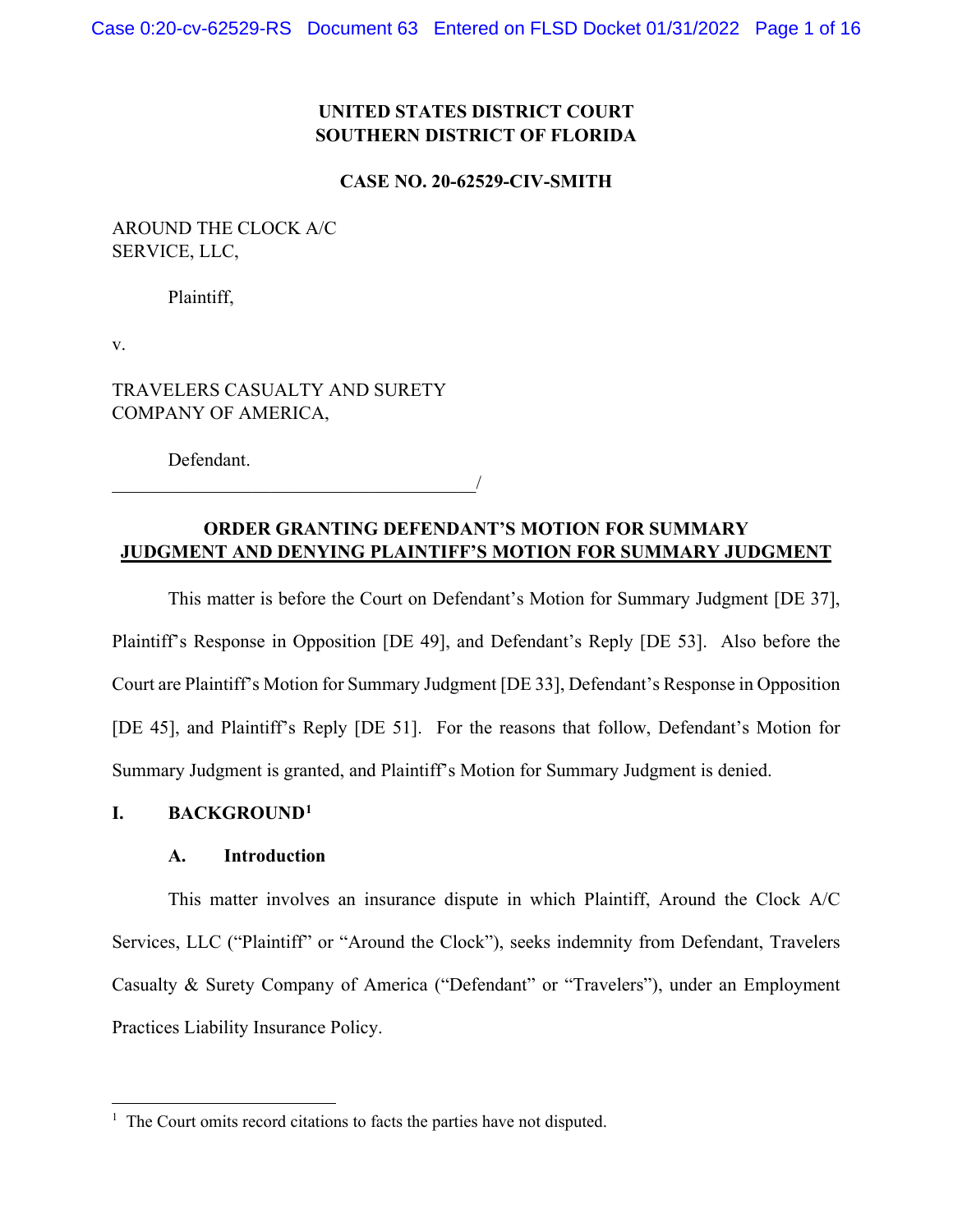In 1988, Leonard Pereira, his son Eric Pereira, and Steven Cartier formed Around the Clock, an air conditioning sales and service company. In 1992, Scott Davis joined Around the Clock and became its manager. Davis remained the manager at Around the Clock until late 2016, when he was terminated. In 2018, Davis sued Around the Clock and three of its Members — Leonard Pereira, Eric Pereira, and Steven Cartier — in Florida state court, seeking damages for claims of breach of contract and fraud, plus various forms of injunctive or equitable relief (the "Davis Lawsuit").

The lawsuit brought by Davis concluded with a confidential settlement agreement (the "Settlement Agreement").<sup>2</sup> The Settlement Agreement required, in part, that Around the Clock pay Davis a lump-sum confidential settlement payment (the "Settlement Payment") in exchange for global resolution and mutual release of all disputes, including all the claims raised in the state court litigation, claims that could have been raised, and any disputes related to any other agreements between the parties, or "any other matter" of any kind, including those under federal, state, or local law. The Settlement Agreement does not in any way seek to allocate the Settlement Payment among any of the claims. Travelers, with whom Around the Clock held an active employment practices liability insurance policy, agreed to contribute a portion of the total Settlement Payment. In the present lawsuit, Around the Clock seeks indemnity from Travelers for the entire Settlement Agreement.

## **B. The Davis Lawsuit**

According to Davis's Second Amended Complaint [DE 1 at 61-86], Davis contemplated leaving Around the Clock to pursue a career in real estate, because Davis did not have a financial stake in the company. Davis alleged that he notified Leonard and Eric Pereira of his intent to leave Around the Clock, and, in response, Leonard and Eric Pereira promised Davis a ten percent (10%)

<sup>&</sup>lt;sup>2</sup> The Settlement Agreement was filed under seal at DE 42-1.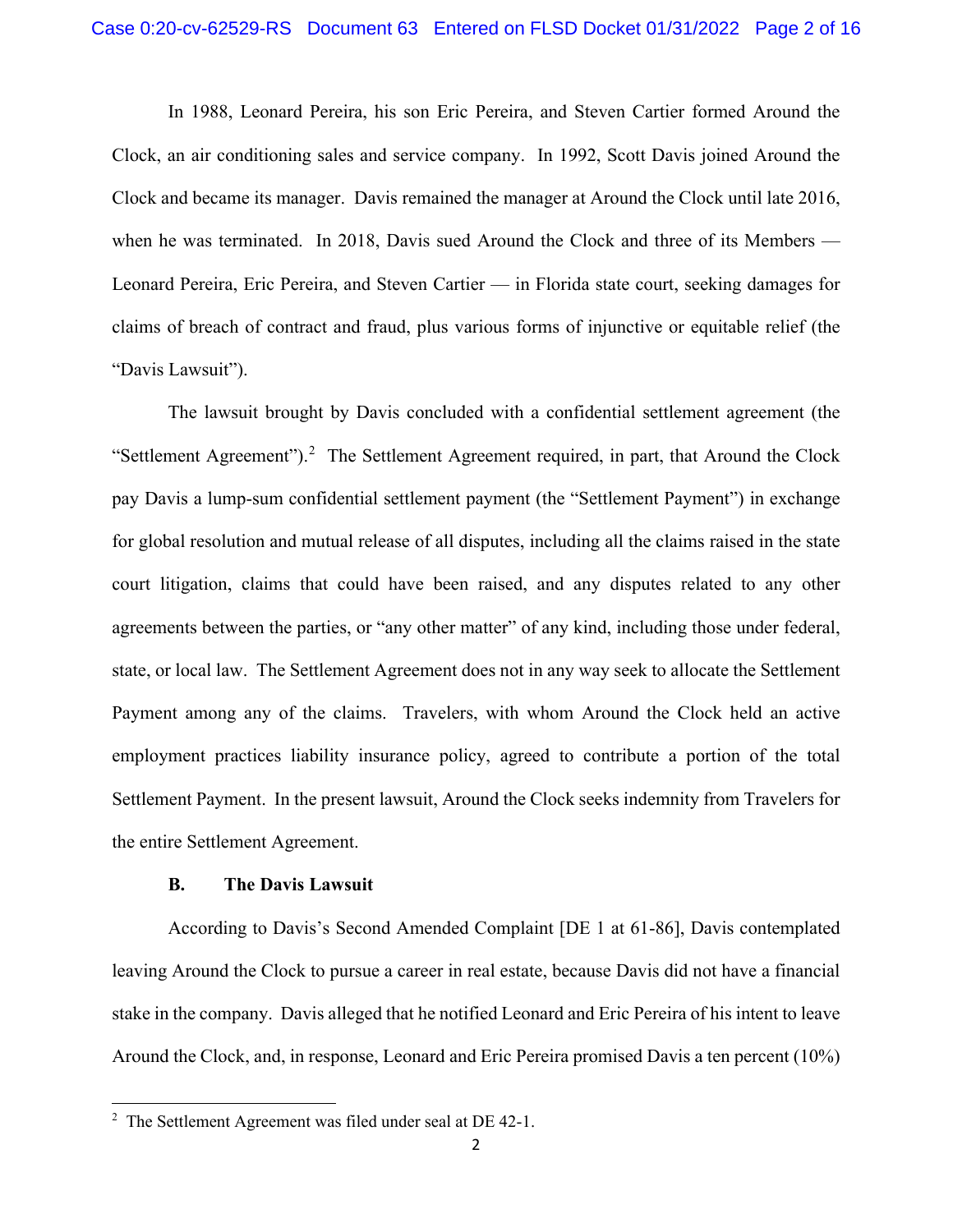Membership interest in Around the Clock if Davis agreed to stay with the company. Davis alleged that he decided to remain with Around the Clock based on the promise made by Leonard and Eric Pereira.

On October 28, 2011, Leonard Pereira, Eric Pereira, Steven Cartier, and Davis all signed an Amended Operating Agreement [DE 32-2 at 6-37] (the "2011 Amended Operating Agreement") to memorialize the promises made to Davis. The thirty-two-page 2011 Amended Operating Agreement defined the company's organization and corporate structure, including a description of its purpose, principal offices, tax status, overall corporate powers and obligations, and procedures upon dissolution. The 2011 Amended Operating Agreement included, as an exhibit, a list of corporate "Members" and their respective "Percentage Interest" — thirty percent to Leonard Pereira, thirty percent to Eric Pereira, thirty percent to Steven Cartier, and ten percent to Davis. (*See* 2011 Am. Operating Agreement at 37.) The 2011 Amended Operating Agreement unambiguously identifies Davis as a Member, entitled to "all items of income, gain, loss, deduction and credit . . . in accordance with [his] Percentage Interest[]." (*Id.* at 10, 12, 37.) The 2011 Amended Operating Agreement defines "Percentage Interest" as "the ratio in which the Members shall share profits and losses." (*Id.* at 8.) The 2011 Amended Operating Agreement also includes a provision entitled "Entire Agreement; Supersedes Other Agreements," which provides that: "This Agreement includes the entire agreement of the Members and their Affiliates relating to the Company and supersedes all prior contracts or agreements with respect to the Company, whether oral or written." (*Id.* at 33.)

According to Davis, in 2014, Leonard Pereira requested an amendment to the 2011 Amended Operating Agreement to provide Davis with an additional five percent Membership Interest in Around the Clock, effective upon Leonard Pereira's death. An "Amended and Restated Operating Agreement [DE 32-3 at 3-36] (the "2014 Amended Operating Agreement") was drafted,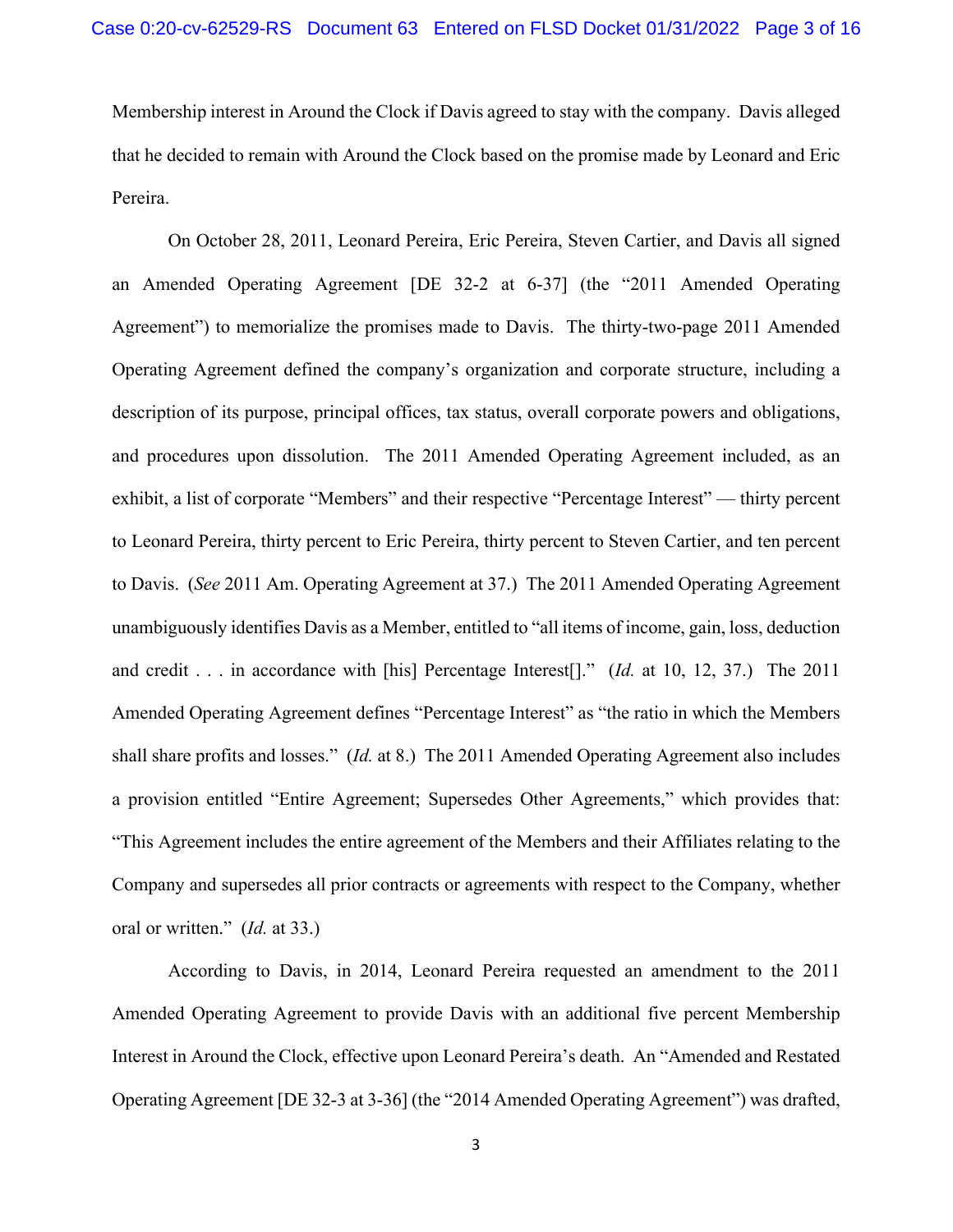and it included an assignment of an additional five percent total interest to Davis. There was, however, no evidence that the 2014 Amended Operating Agreement was ever signed. Davis alleged that, in 2016, Eric Pereira caused Davis to be terminated and refused to recognize Davis's Membership Interest in Around the Clock.

Davis's Second Amended Complaint included fifteen causes of action: (1) breach of the 2014 Operating Agreement against Around the Clock; (2) breach of the 2011 Operating Agreement against Around the Clock; (3) fraudulent misrepresentation against Around the Clock; (4) promissory estoppel against Around the Clock; (5) breach of fiduciary duty against Eric Pereira; (6) breach of the 2014 Operating Agreement against Eric Pereira; (7) breach of the 2011 Operating Agreement against Eric Pereira; (8) fraudulent misrepresentation against Eric Pereira and the Estate of Leonard Pereira; (9) promissory estoppel against Eric Pereira and the Estate of Leonard Pereira; (10) breach of the 2014 Operating Agreement against the Estate of Leonard Pereira; (11) specific performance of the 2014 Operating Agreement against the Estate of Leonard Pereira; (12) breach of the 2014 Operating Agreement against Steven Cartier; (13) breach of the 2011 Operating Agreement against the Estate of Leonard Pereira and Steven Cartier; (14) judicial dissolution of Around the Clock; and (15) accounting. (*See* DE 1 at 61-86). Prior to executing the Settlement Agreement, the state court dismissed the promissory estoppel claims, Counts IV and IX. (*See* DE 32-18.)

# **C. The Employment Practices Liability Policy**

Around the Clock had a claims-made Employment Practices Liability Policy in place with Travelers for the period of November 11, 2016 to November 11, 2019 [DE 1 at 14-60] (the "Policy"). The Policy has limits of one million dollars available for indemnity and an additional one million dollars for defense liability. (Policy at 8.) The Policy provides, in relevant part, that:

The Company will pay on behalf of the Insured, *Loss* for any *Employment Claim* first made during the Policy Period, or if exercised, during the Extended Reporting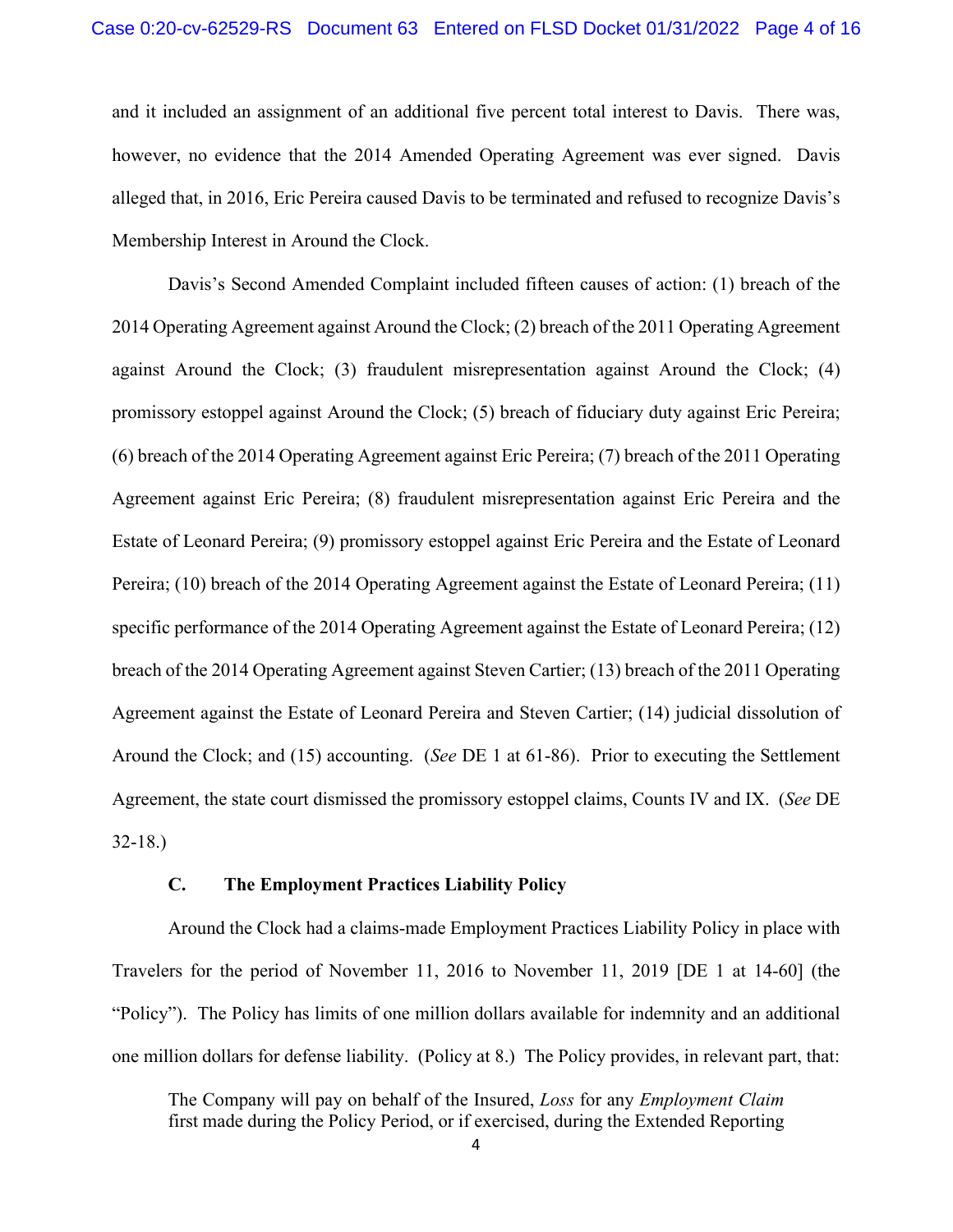Period or Run-Off Extended Reporting Period, for a *Wrongful Employment Practice*.

(Policy at 31 (emphasis added).) The Policy defines the term "Loss" as follows:

Loss means Defense Expenses and money which an Insured is legally obligated to pay as a result of a Claim, including settlements; judgments; back and front pay; compensatory damages; punitive or exemplary damages or the multiple portion of any multiplied damage award if insurable under the applicable law most favorable to the insurability of punitive, exemplary, or multiplied damages; prejudgment and postjudgment interest; and legal fees and expenses of a Claimant or Outside Claimant awarded pursuant to a court order or judgment. "Loss" does not include:

- 1. civil or criminal fines; sanctions; liquidated damages other than liquidated damages awarded under the Age Discrimination in Employment Act or Equal Pay Act; payroll or other taxes; or damages, penalties or types of relief deemed uninsurable under applicable law;
- 2. future compensation, including salary or benefits, for a Claimant or Outside Claimant who has been or will be hired, promoted or reinstated to employment pursuant to a settlement, court order, judgment, award or other resolution of a Claim; or that part of any judgment or settlement which constitutes front pay, future monetary losses including pension and other benefits, or other future economic relief or the value or equivalent thereof, if the Insured has been ordered, or has the option pursuant to a judgment, order or other award or disposition of a Claim, to promote, accommodate, reinstate, or hire the Claimant or Outside Claimant to whom such sums are to be paid, but fails to do so;
- 3. medical, pension, disability, life insurance, Stock Benefit or other similar employee benefits, except and to the extent that a judgment or settlement of a Claim includes a monetary component measured by the value of:
	- a. medical, pension, disability, life insurance, or other similar employee benefits; or
	- b. Stock Benefits of an Insured Organization whose equity or debt securities are not publicly traded, including on a stock exchange or another organized securities market,

as consequential damages for a Wrongful Act; or

4. any amount allocated to non-covered loss pursuant to Section III. CONDITIONS P. ALLOCATION of the Liability Coverage Terms and Conditions.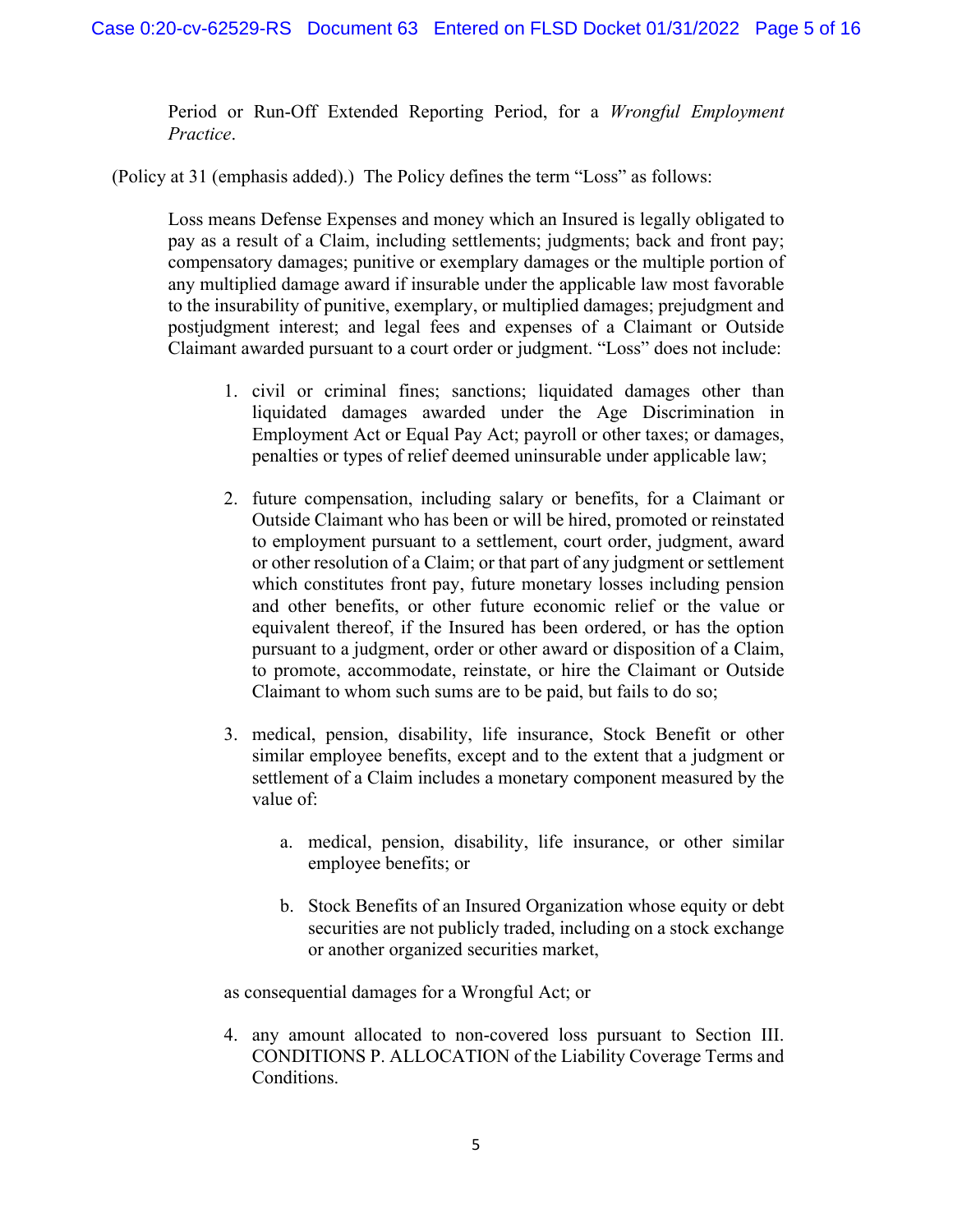(Policy at 33.) The Policy defines the term "Claim" as "an Employment Claim or, if ITEM 5 of

the declarations indicates that Third Party Coverage is applicable, a Third Party Claim." (Policy

at 31.) The Policy defines the term "Employment Claim" as follows:

Employment Claim means:

- 1. a written demand for monetary damages or non-monetary relief;
- 2. a civil proceeding commenced by service of a complaint or similar pleading;
- 3. a criminal proceeding commenced by filing of charges;
- 4. a formal administrative or regulatory proceeding commenced by the filing of a notice of charges, formal investigative order, service of summons or similar document, including a proceeding before the Equal Employment Opportunity Commission or any similar governmental agency; provided that in the context of an audit conducted by the Office of Federal Contract Compliance Programs, Employment Claim will be limited to a Notice of Violation or Order to Show Cause or written demand for monetary damages or non-monetary relief;
- 5. an arbitration, mediation or similar alternative dispute resolution proceeding if the Insured is obligated to participate in such proceeding or if the Insured agrees to participate in such proceeding, with the Company's written consent, such consent not to be unreasonably withheld; or
- 6. a written request to toll or waive a statute of limitations relating to a potential civil or administrative proceeding,

against an Insured by or on behalf of or for the benefit of a Claimant, or against an Insured Person serving in an Outside Position by or on behalf of or for the benefit of an Outside Claimant, for a *Wrongful Employment Practice*; provided that *Employment Claim* does not include a labor or grievance arbitration or other proceeding pursuant to a collective bargaining agreement.

(Policy at 32 (emphasis added).) The Policy defines "Wrongful Employment Practice" as follows:

Wrongful Employment Practice means any actual or alleged:

- 1. Discrimination;
- 2. Retaliation;
- 3. Sexual Harassment;
- 4. Workplace Harassment;
- 5. Wrongful Termination;
- 6. *breach of Employment Agreement*;
- 7. violation of the Family Medical Leave Act;
- 8. *employment-related misrepresentation*;
- 9. employment-related defamation, including libel or slander, or invasion of privacy;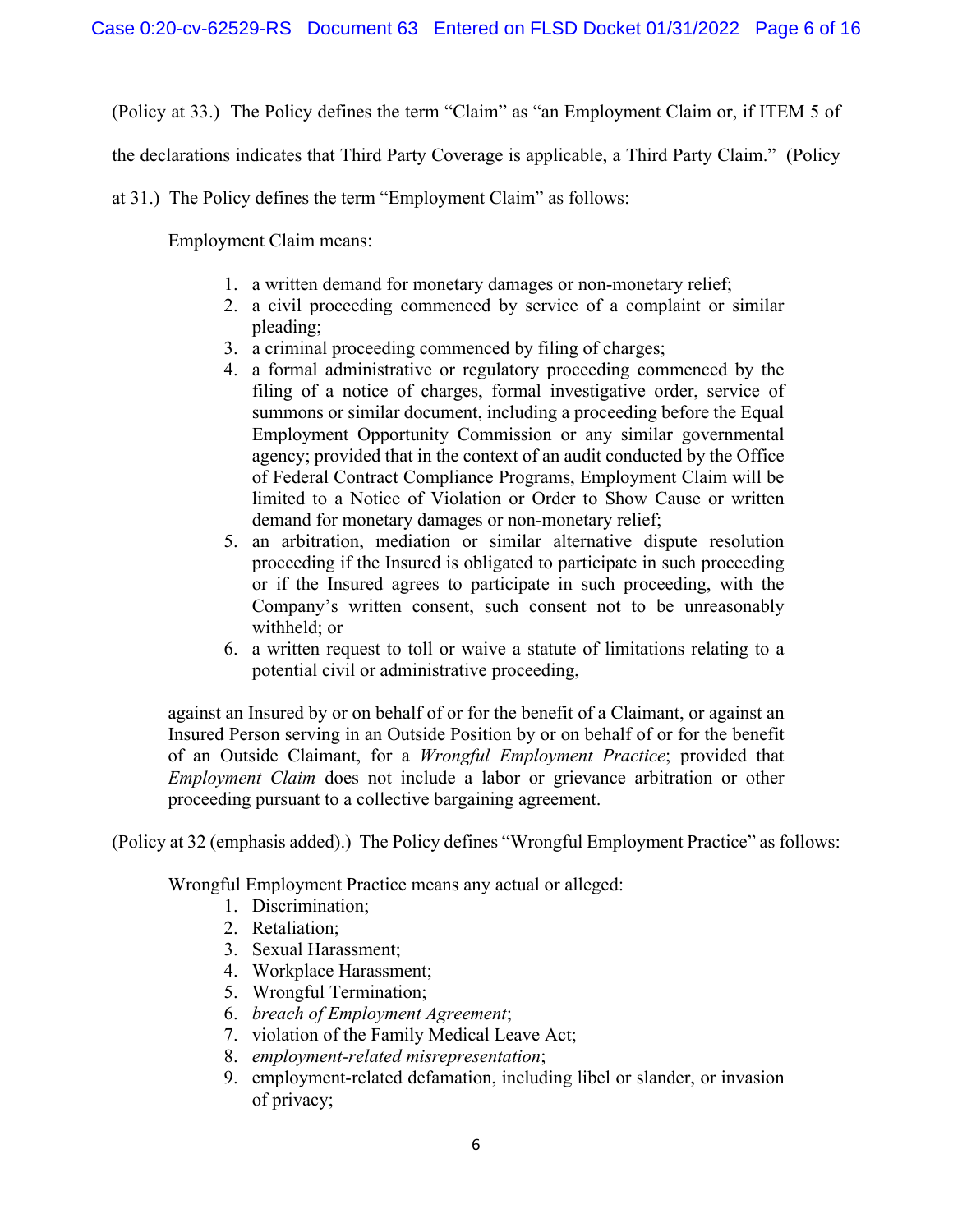- 10. failure or refusal to create or enforce adequate workplace or employment policies and procedures, employ or promote, including wrongful failure to grant bonuses or perquisites, or grant tenure;
- 11. *wrongful discipline, wrongful demotion, denial of training, deprivation of career opportunity, denial or deprivation of seniority, or evaluation*;
- 12. employment-related wrongful infliction of emotional distress; or
- 13. negligent hiring, supervision of others, training, or retention committed or allegedly committed by any Insured, but only if such act is alleged in connection with a Wrongful Employment Practice set forth in 1. through 12. above; provided that the Claim alleging the negligent hiring, supervision of others, training, or retention is brought by or on behalf of any Claimant or Outside Claimant.

(Policy at 36 (emphasis added).) The Policy defines the term "Employment Agreement" as "any express or implied employment agreement regardless of the basis in which such agreement is alleged to exist, other than a collective bargaining agreement." (Policy at 32.) The Policy's coverage is subject to two exclusions, each applicable to indemnity for "Loss" other than "Defenses Expenses," stating:

# EXCLUSIONS APPLICABLE TO LOSS, OTHER THAN DEFENSE EXPENSES

- 1. The Company will not be liable for Loss, other than Defense Expenses, for any Claim seeking costs and expenses incurred or to be incurred to comply with an order, judgment or award of injunctive or other equitable relief of any kind, or that portion of a settlement encompassing injunctive or other equitable relief, including actual or anticipated costs and expense associated with or arising from an Insured's obligation to provide reasonable accommodation under, or otherwise comply with, the Americans With Disabilities Act or the Rehabilitation Act of 1973, including amendments thereto and regulations promulgated thereunder, or any similar or related federal, state or local law or regulation. (hereinafter "Exclusion B.1.").
- 2. The Company will not be liable for Loss, other than Defense Expenses, for any claim seeking severance pay, damages or penalties under an express written Employment Agreement, or under any policy or procedure providing for payment in the event of separation from employment; or sums sought solely on the basis of a claim for unpaid services. (hereinafter "Exclusion B.2.").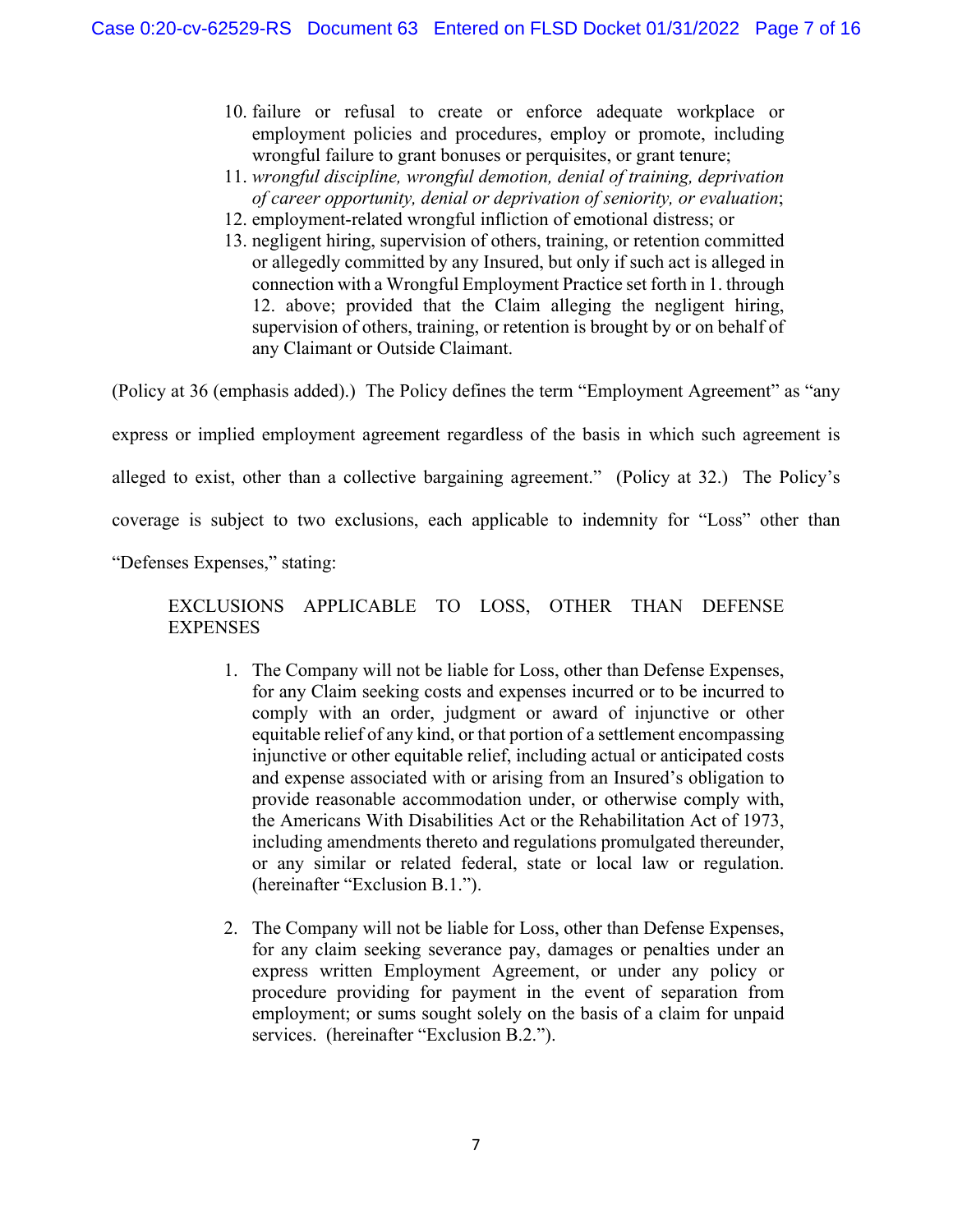(Policy at 38.) The Policy describes the parties' allocation obligations, stating:

#### ALLOCATION

- 1. If Duty-to-Defense coverage is indicated in ITEM 7 of the Declarations and there is a Claim under any Liability Coverage in which the Insureds who are afforded coverage for such Claim incur an amount consisting of both Loss that is covered by such Liability coverage and also loss that is not Covered by such Liability Coverage because such Claim includes both covered and uncovered matters or covered and uncovered parties, then such covered Loss and uncovered loss will be allocated as follows:
	- a. one hundred percent (100%) of Defense Expenses incurred by the Insureds who are afforded coverage for such Claim will be allocated to covered Loss; and
	- b. all loss other than Defense Expense will be allocated between covered Loss and uncovered loss based upon the relative legal and financial exposure of, and relative benefits obtained in connection with the defense and settlement of the Claim by the Insured Persons, the Insured Organization, and others not insured under such Liability Coverage. In making such a determination, the Insured Organization, the Insured Persons, and the Company agree to use their best efforts to determine a fair and proper allocation of all such amounts. In the event that an allocation cannot be agreed to, then the Company will be obligated to make an interim payment of the amount of Loss which the parties agree is not in dispute until a final amount is agreed upon or determined pursuant to the provisions of the applicable Liability Coverage and applicable law.

## (Policy at 22.)

Around the Clock tendered Davis's Second Amended Complaint to Travelers, and Travelers determined that the fraudulent misrepresentation claims triggered potential coverage "insofar as they constituted [an employment]-related misrepresentation." Travelers determined that claims for breach of the two Operating Agreements were not covered for indemnity purposes because the 2011 Amended Operating Agreement and the 2014 Amended Operating Agreement were not "Employment Agreements" and, even if the two Operating Agreements were considered "Employment Agreements," coverage for all "Loss" other than "Defense Expenses" was excluded by Exclusion B.2. Travelers determined that coverage for all "Loss" other than "Defense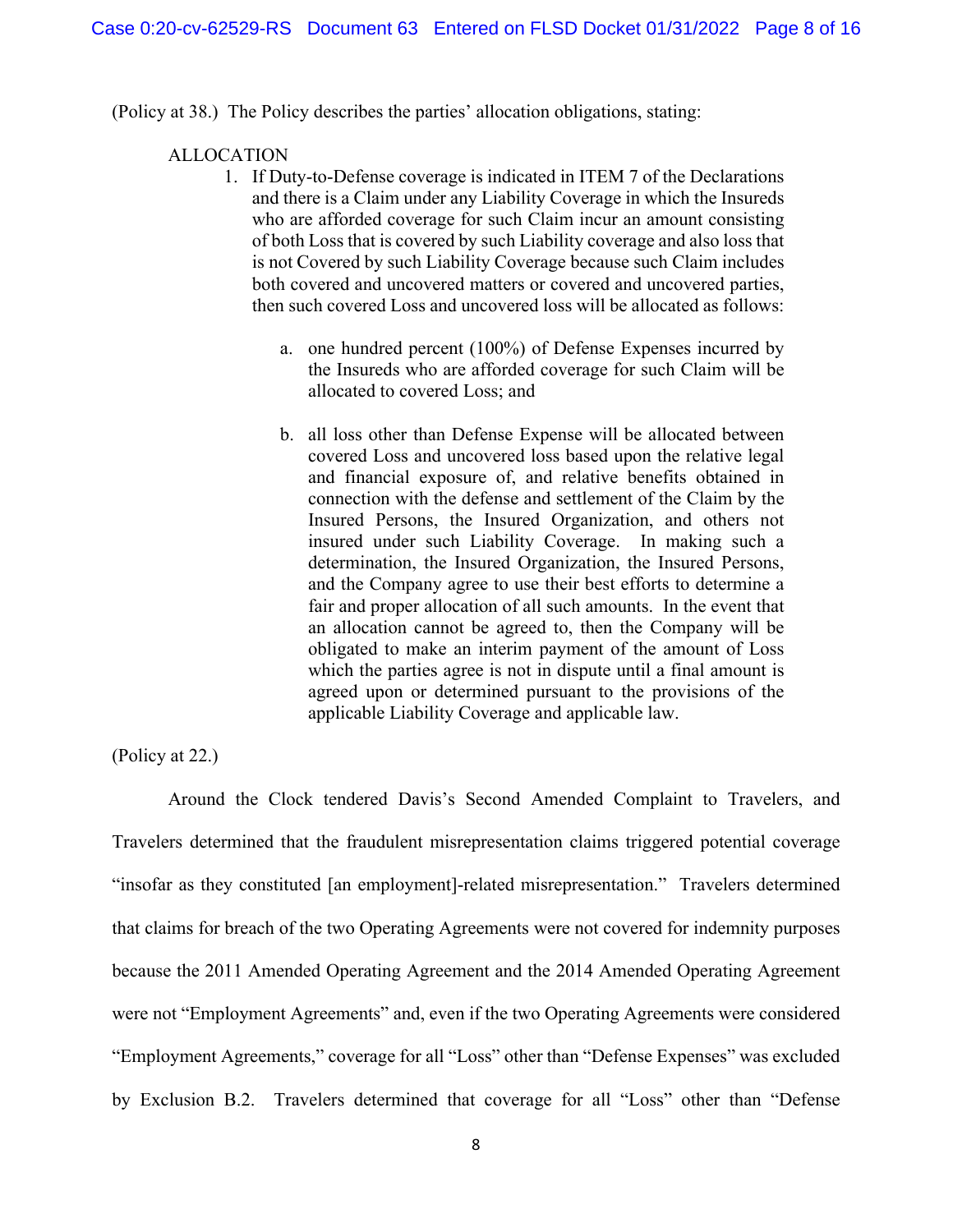#### Case 0:20-cv-62529-RS Document 63 Entered on FLSD Docket 01/31/2022 Page 9 of 16

Expenses" was excluded for the equitable claims, including those for estoppel, specific performance, dissolution, and accounting, pursuant to Exclusion B.1. Travelers also determined that coverage for the breach of fiduciary duty claim was not covered because the claim did not allege a "Wrongful Employment Practice."

Travelers provided Around the Clock, and the individual defendants, with a defense to the Davis lawsuit. Around the Clock confirmed that the defense counsel appointed by Travelers, Attorney Sally Seltzer, was agreeable, adequate, and acted in Around the Clock's best interests. Around the Clock also had its own personal counsel, Attorney Elias Hilal, who was involved in all aspects of the litigation. Attorney Hilal had served as Around the Clock's corporate counsel for years and provided Plaintiff with "personal counsel advice with regard to Mr. Davis'[s] lawsuit."

 Around the Clock initially denied the existence of either Operating Agreement, but Around the Clock eventually conceded the existences of the fully executed 2011 Amended Operating Agreement. Nevertheless, Around the Clock continued to maintain that Davis was never made a part owner of the company, and all defendants continued to deny liability for any of the alleged claims. Ultimately, Around the Clock decided to settle all claims. Around the Clock asked Travelers to indemnify Around the Clock for the settlement; however, Travelers declined to contribute any more than a portion of the total Settlement Payment. Travelers claimed that it did not owe anything other than a defense — which was provided — because the only potentiallycovered claims (the fraudulent misrepresentation claims) did not have value. Travelers claimed further that it decided to contribute to the Settlement Payment "as a business decision to avoid defense expenses that [Travelers] would otherwise pay and also as a courtesy to the insured who was asking for Travelers to contribute towards the settlement." With full knowledge of Travelers's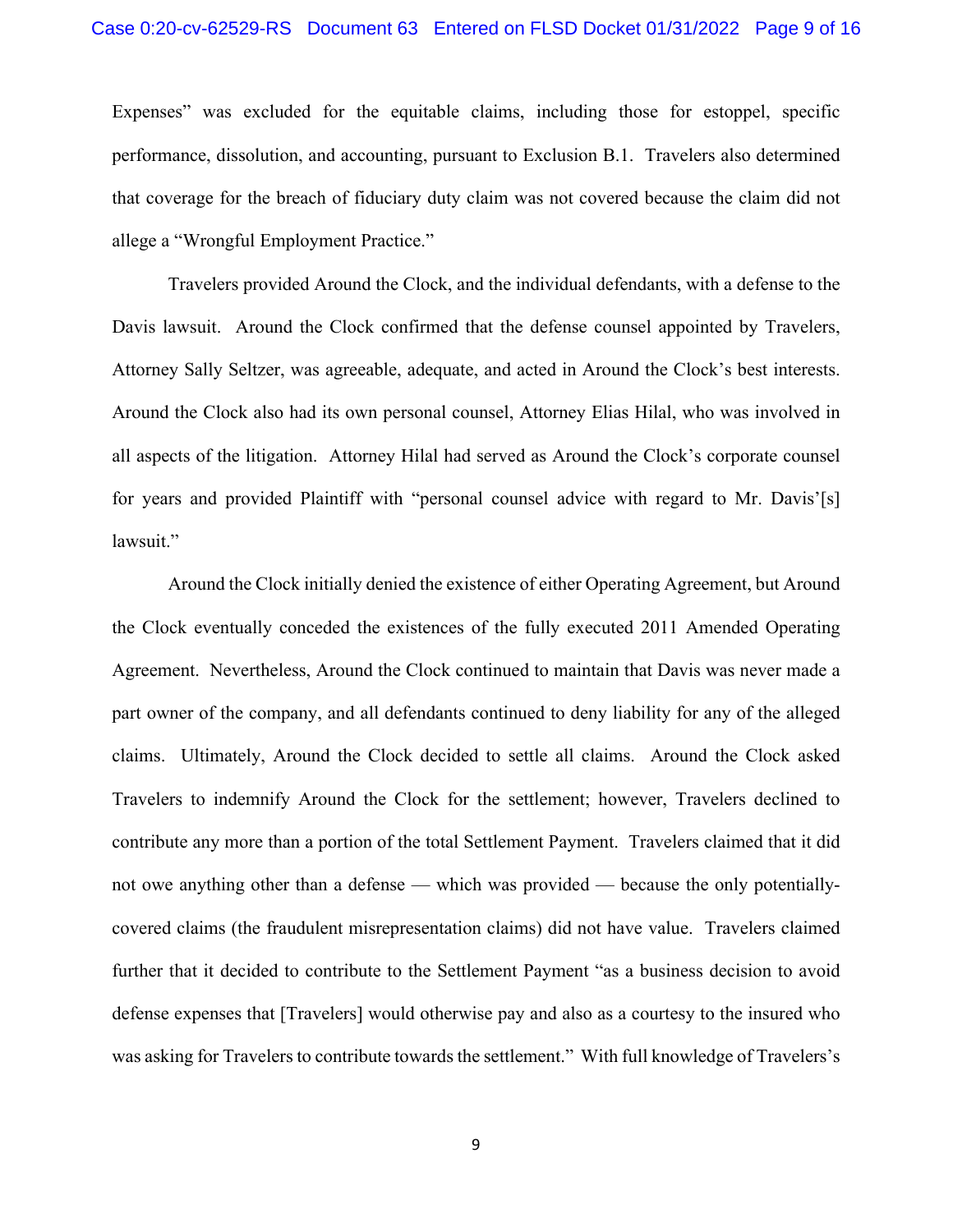position, and with the assistance and advice of its own counsel, Around the Clock decided to move forward with the settlement.

#### **II. LEGAL STANDARD**

# **A. Summary Judgment**

Summary judgment is appropriate when "the pleadings . . . show that there is no genuine issue as to any material fact and that the moving party is entitled to a judgment as a matter of law." *Anderson v. Liberty Lobby Inc.*, 477 U.S. 242, 247 (1986); *HCA Health Servs. of GA., Inc. v. Employers Health Ins. Co.*, 240 F.3d 982, 991 (11th Cir. 2001). Once the moving party demonstrates the absence of a genuine issue of material fact, the non-moving party must "come forward with 'specific facts showing that there is a genuine issue for trial.'" *Matsushita Elec. Indus. Co. v. Zenith Radio Corp.*, 475 U.S. 574, 587 (1986) (quoting Fed. R. Civ. P. 56(e)). The Court must view the record and all factual inferences therefrom in the light most favorable to the non-moving party and decide whether "the evidence presents a sufficient disagreement to require submission to a jury or whether it is so one-sided that one party must prevail as a matter of law." *Allen v. Tyson Foods, Inc.,* 121 F.3d 642, 646 (11th Cir. 1997) (quoting *Anderson*, 477 U.S. at 251-52)). In opposing a motion for summary judgment, the non-moving party may not rely solely on the pleadings, but must show by affidavits, depositions, answers to interrogatories, and admissions that specific facts exist demonstrating a genuine issue for trial. *See* Fed. R. Civ. P. 56(c), (e); *see also Celotex Corp. v. Catrett*, 477 U.S. 317, 324 (1986). A mere "scintilla" of evidence supporting the opposing party's position will not suffice; instead, there must be a sufficient showing that the jury could reasonably find for that party. *Anderson,* 477 U.S. at 252*; see also Walker v. Darby*, 911 F.2d 1573, 1577 (11th Cir. 1990).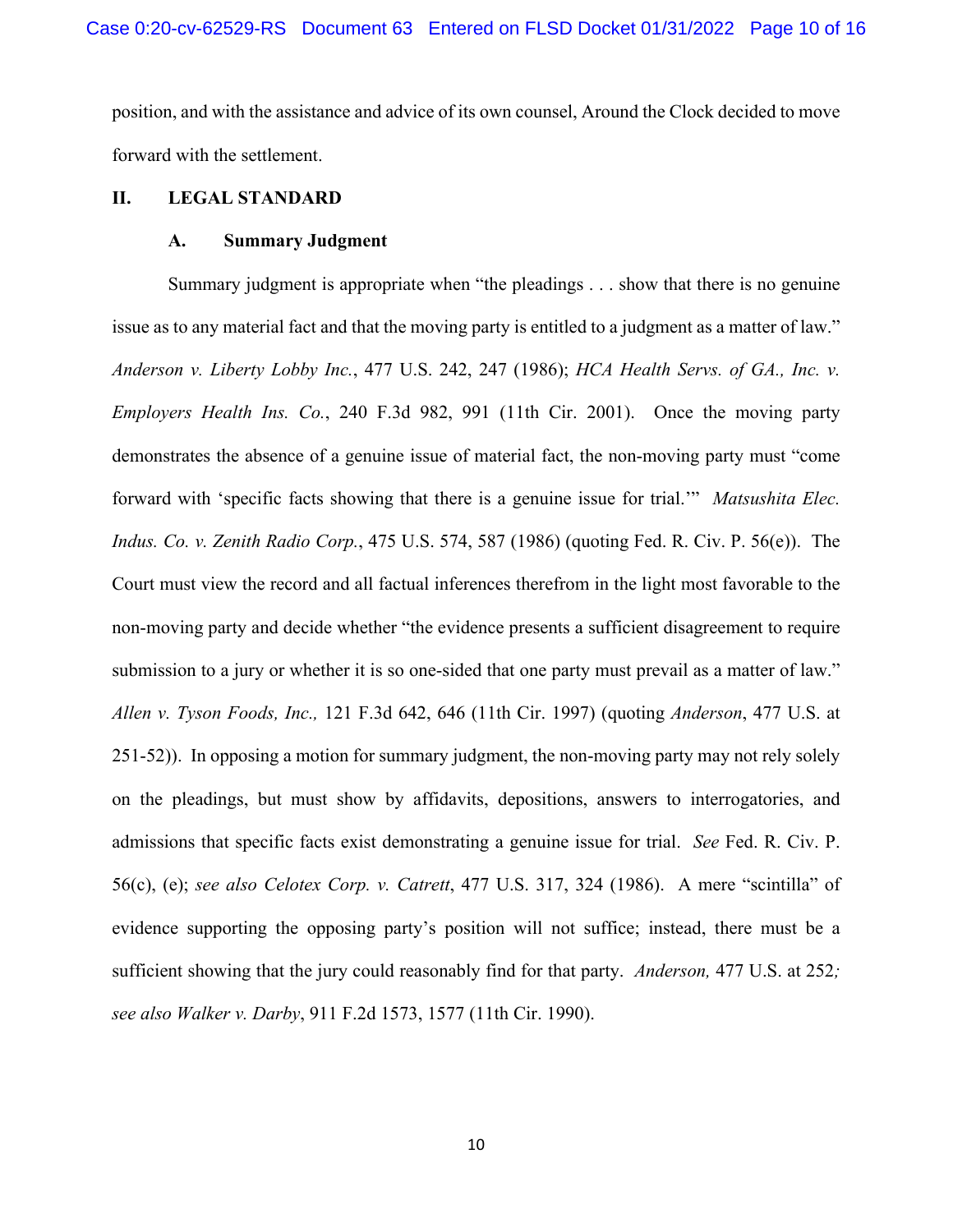### **B. Florida Contract Law**

The Court applies the substantive law of Florida as the forum state. *See Mid-Continent Cas. Co. v. Am. Pride Bldg. Co., LLC,* 601 F.3d 1143, 1148 (11th Cir. 2010). Under Florida law, interpretation of an insurance contract is a question of law to be decided by the court. *Mama Jo's, Inc. v. Sparta Ins. Co.,* 823 F. App'x 868, 878 (11th Cir. 2020) (citing *Dahl-Eimers v. Mutual of Omaha Life Ins. Co.*, 986 F.2d 1379, 1381 (11th Cir. 1993)). In determining coverage under an insurance policy, courts look at the policy in its entirety and are required to give "every provision its 'full meaning and operative effect.'" *State Farm Fire & Cas. Co. v. Steinberg*, 393 F.3d 1226, 1230 (11th Cir. 2004) (quoting *Hyman v. Nationwide Mut. Fire Ins. Co.*, 304 F.3d 1179, 1186 (11th Cir. 2002)). Florida law requires that the plain and unambiguous language of the policy controls. *See Swires Pac. Holdings, Inc. v. Zurich Ins. Co.,* 845 So. 2d 161, 165 (Fla. 2003). "If the language is unambiguous, it governs. If the relevant policy language is susceptible to more than one reasonable interpretation, one providing coverage and the other limiting coverage, the insurance policy is considered 'ambiguous,' and must be 'interpreted liberally in favor of the insured and strictly against the drafter who prepared the policy.'" *State Farm Fire & Cas. Co.*, 393 F.3d at 1230 (quoting *Auto-Owners Ins. Co. v. Anderson*, 756 So. 2d 29, 34 (Fla. 2000)). A party claiming coverage generally bears the burden of proof to establish that coverage exists. *Mama Jo's*, 823 F. App'x at 879 (citing *U.S. Liab. Ins. Co. v. Bove*, 347 So. 2d 678, 680 (Fla. 3d DCA 1997)).

#### **III. DISCUSSION**

The duty to indemnify is separate and apart from the duty to defend. An insurer's duty to defend depends solely on the allegations in the complaint and terms of the insurance policy. *J.B.D. Constr., Inc. v. Mid-Continent Cas. Co.,* 571 F. App'x 918, 926 (11th Cir. 2014) (citing *Nat'l Union Fire Ins. Co. v. Lenox Liquors, Inc.,* 358 So. 2d 533, 536 (Fla. 1977)). In contrast, "[t]he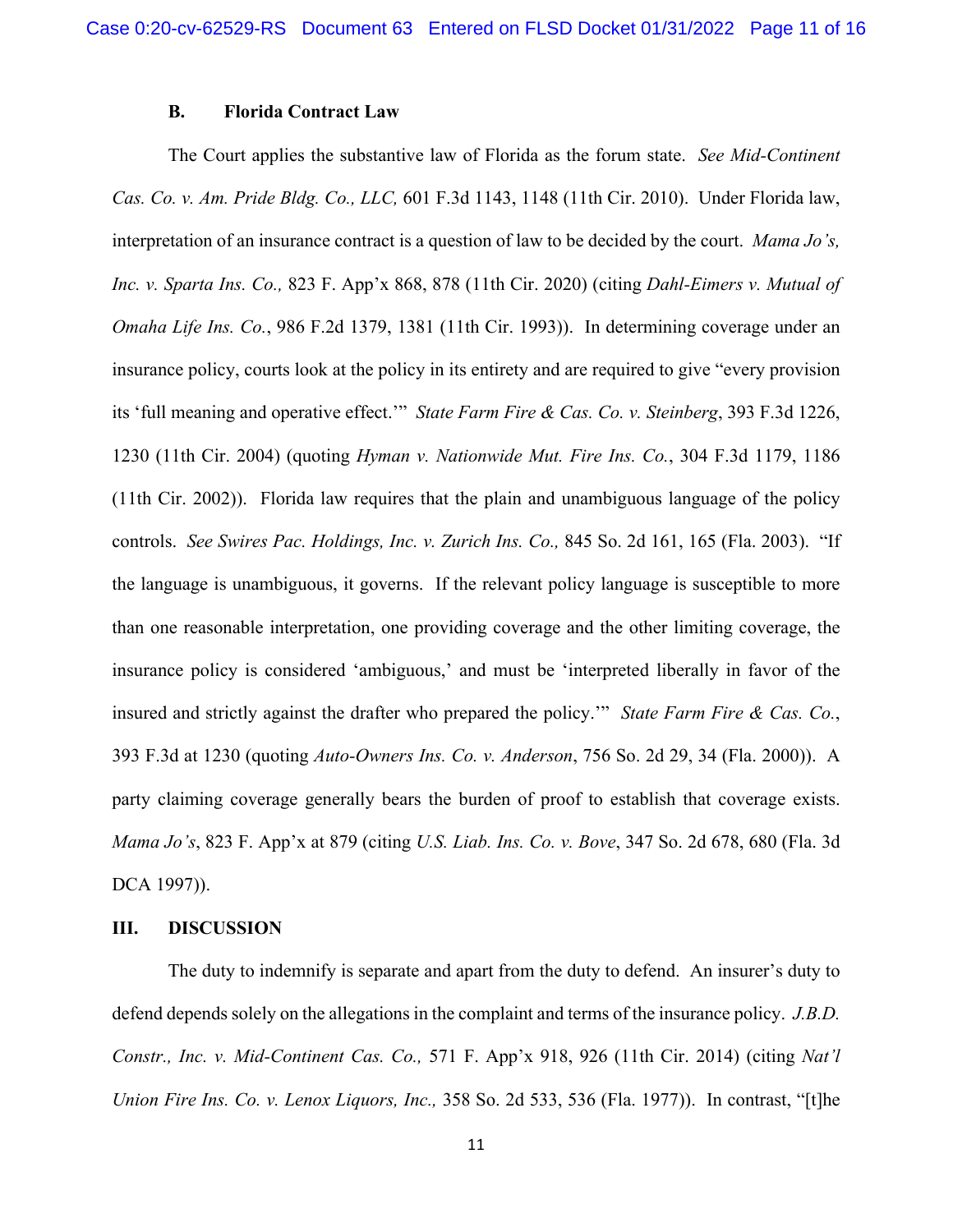duty to indemnify is dependent upon the entry of a final judgment, settlement, or a final resolution of the underlying claims." *Id.* at 927. "If the insured cannot demonstrate that it suffered a loss under the policy, the insurer has no duty to indemnify." *Id.* Thus, "whereas the duty to defend is measured by the allegations of the underlying complaint, the duty to indemnify is measured by the facts as they unfold at trial or are inherent in the settlement agreement." *Evanston Ins. Co. v. Europa Bldg. Assocs.,* No. 18-cv-80174-MIDDLEBROOKS, 2019 U.S. Dist. LEXIS 40941, at \*9- 10 (S.D. Fla. Jan. 15, 2019); *see J.B.D. Constr.,* 571 F. App'x at 927 ("An insurer's duty to indemnify is narrower than the duty to defend and must be determined by analyzing the policy coverage in light of the actual facts in the underlying case.").

# **A. The Settlement Agreement Does Not, and Plaintiff Cannot, Allocate the Lump-Sum Settlement Payment to Specific Claims**

Florida law is well-settled in that the party seeking coverage for a settlement has the burden of proving that the settlement is covered under the insurance policy. *Horn v. Liberty Ins. Underwriters, Inc.*, 391 F. Supp. 3d 1157, 1164 (S.D. Fla. 2019). "If a lawsuit contains both covered and non-covered claims and damages, 'Florida law clearly requires the party seeking recovery . . . to allocate any settlement amount between covered and noncovered claims.'" *Id.* (quoting *Bradfield v. Mid-Continent,* 143 F. Supp. 3d 1215, 1245 (M.D. Fla. 2015)). The insured's inability to allocate precludes recovery against the insurer. *Id.*; *see Highlands Holdings, Inc. v. Mid-Continent*, 687 F. App'x 819, 820 (11th Cir. 2017) (holding that the insurer owed no duty to indemnify its insured for a settlement agreement because the insured could not prove how much it paid to settle any claims covered under its insurance policy.); *see also J.B.D. Constr.,* 571 F. App'x at 928 n.7 ("Under Florida law, [the insured] has the burden of allocating the settlement amount between covered and uncovered claims and the inability to do so precludes recovery."); *Keller Indus. v. Empl. Mut. Liab. Ins. Co.,* 429 So. 2d 779, 780 (Fla. DCA 1983) (affirming the lower court's refusal to award damages under the insurance contract based on a settlement entered into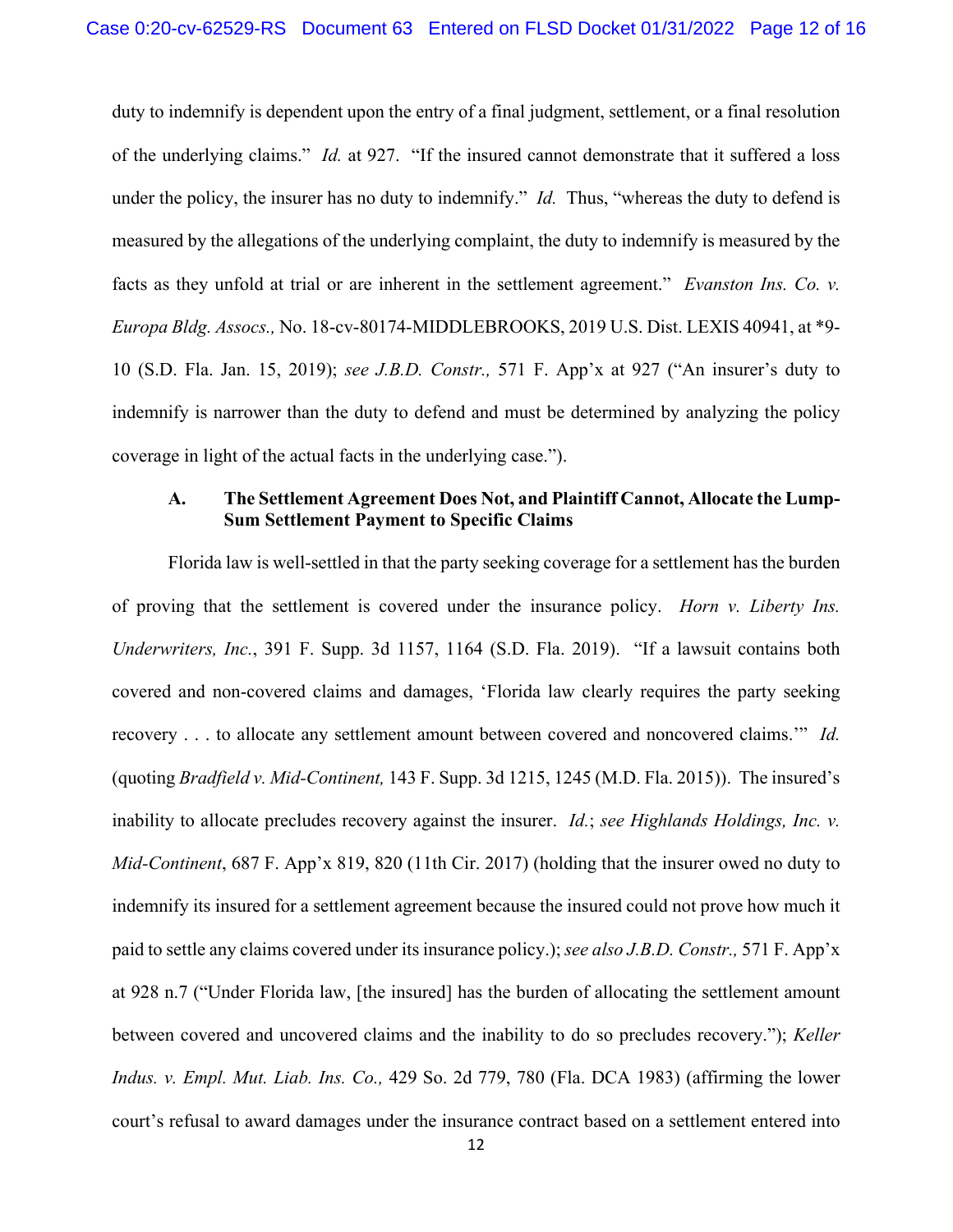by the insured because "as the party claiming coverage, [the insured] had the burden, which it failed to carry, to apportion damages and show that the settlement, or portions thereof, represented costs that fell within the coverage provisions of the policy.").

In this case, the Settlement Agreement was a global resolution and mutual release of all disputes. Around the Clock and Davis agreed to the lump-sum Settlement Payment in full settlement and satisfaction of claims relating to Davis's lawsuit, including all claims raised, or claims that could have been raised. The Settlement Agreement does not allocate any portion of the lump-sum Settlement Payment to any specific claims or causes of action. Moreover, Around the Clock acknowledged that it is incapable of allocating the lump-sum Settlement Payment to any specific claims covered under the Settlement Agreement. (*See* Depo. Eric Pereira [DE 31-1] at 82:23-83:13, 101:5-10, 126:17-127:20.) Accordingly, because Around the Clock is incapable of allocating the lump-sum Settlement Payment to any specific claims covered by the Settlement Agreement, Around the Clock must prove that each claim covered under the Settlement Agreement is also covered under the terms of the Policy. *See Highland Holdings,* 687 F. App'x at 820; *J.B.D. Constr.*, 571 F. App'x at 928 n.7; *Horn*, 391 F. Supp. 3d at 1164. If any one of the claims covered under the Settlement Agreement is not also covered under the Policy, the Plaintiff is precluded from recovery.

## **B. The 2011 Amended Operating Agreement is Not an Employment Agreement, and the Claims for Breach of the Same are Not Covered Under the Policy**

The parties raise a number of arguments in support for their respective positions. However, because the 2011 Amended Operating Agreement is not an employment agreement, the claims based on breach of the Agreement were not covered by the Policy. Thus, the Court need not address the remaining arguments raised by the parties.

The parties dispute whether Davis's claims for breach of the 2011 Amended Operating Agreement are covered under the terms of Policy. Travelers contends that the 2011 Amended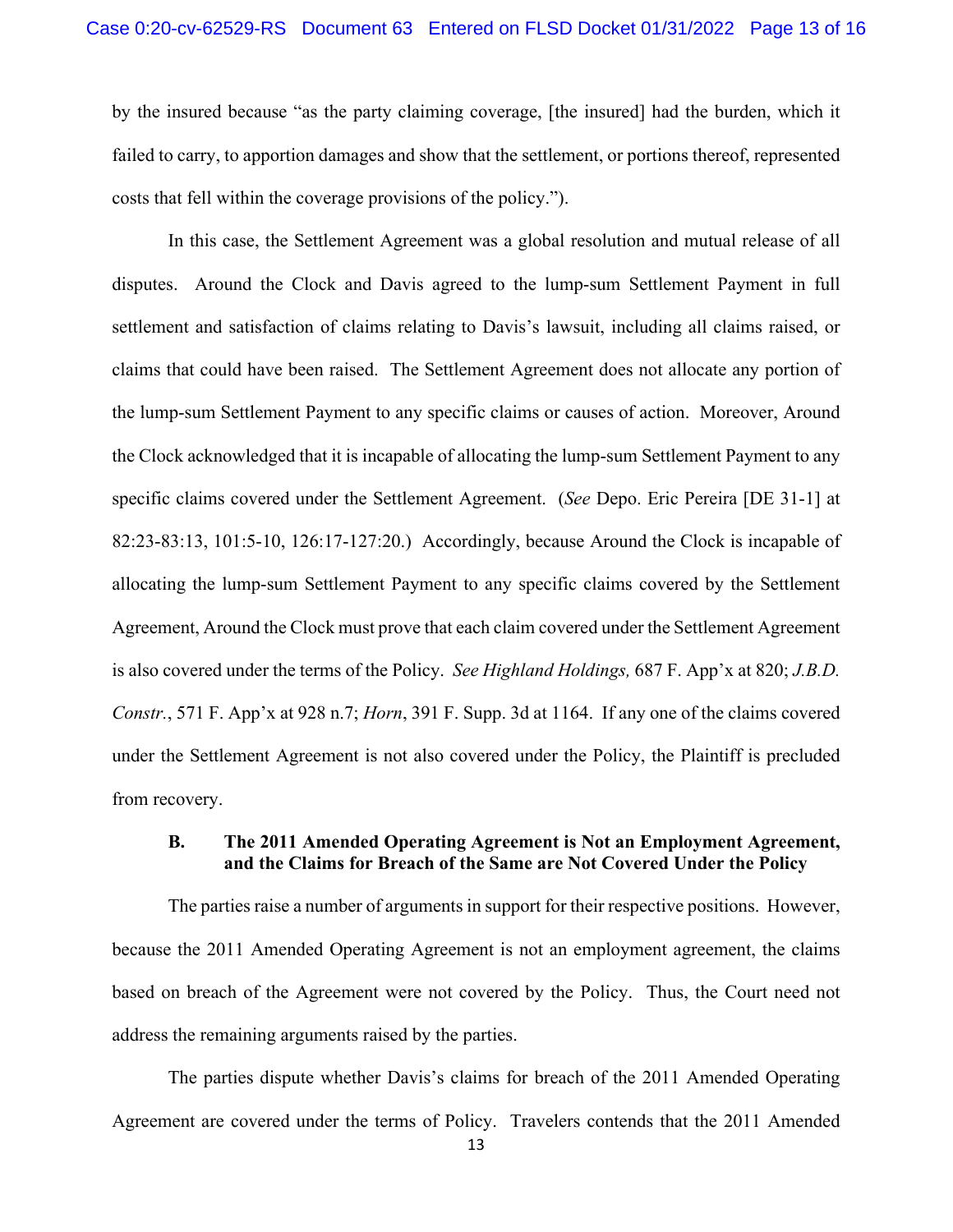Operating Agreement is not an "Employment Agreement," and therefore, Davis's claims for breach of the Operating Agreement are not covered under the terms of the Policy because such claims do not involve a "Wrongful Employment Practice." Upon review, the Court agrees that the 2011 Amended Operating Agreement is not an "Employment Agreement," and the claims for breach of the 2011 Amended Operating Agreement are not covered under the Policy.

The 2011 Amended Operating Agreement does not address any employment related matters but instead addresses matters such as the organization, membership, management, taxes, recordkeeping, and dissolution of the limited liability company. The 2011 Amended Operating Agreement does not address Davis's employment as a manager with Around the Clock. The only purported connection between the 2011 Amended Operating Agreement and Davis's employment is the alleged oral representation made to Davis, prior to the execution of the 2011 Amended Operating Agreement, that Davis would become a Member with an ownership interest in Around the Clock if he agreed to continuing working as a manager. No such condition was included in the terms of the 2011 Amended Operating Agreement. According to the express terms of the 2011 Amended Operating Agreement, Davis became a Member of Around the Clock, entitled to a ten percent Percentage Interest, upon the execution of the Agreement and his Capital Contribution. Nothing in the 2011 Amended Operating Agreement indicates that Davis's membership was dependent upon his continued employment. Importantly, the 2011 Amended Operating Agreement includes a provision entitled "Entire Agreement; Supersedes Other Agreements," which states: "This Agreement includes the entire agreement of the members and their Affiliates relating to the Company and supersedes all prior contracts or agreements with respect to the Company, whether oral or written." (2011 Am. Operating Agreement at 33.) Thus, any purported oral representation or condition precedent made outside the terms of the Operating Agreement is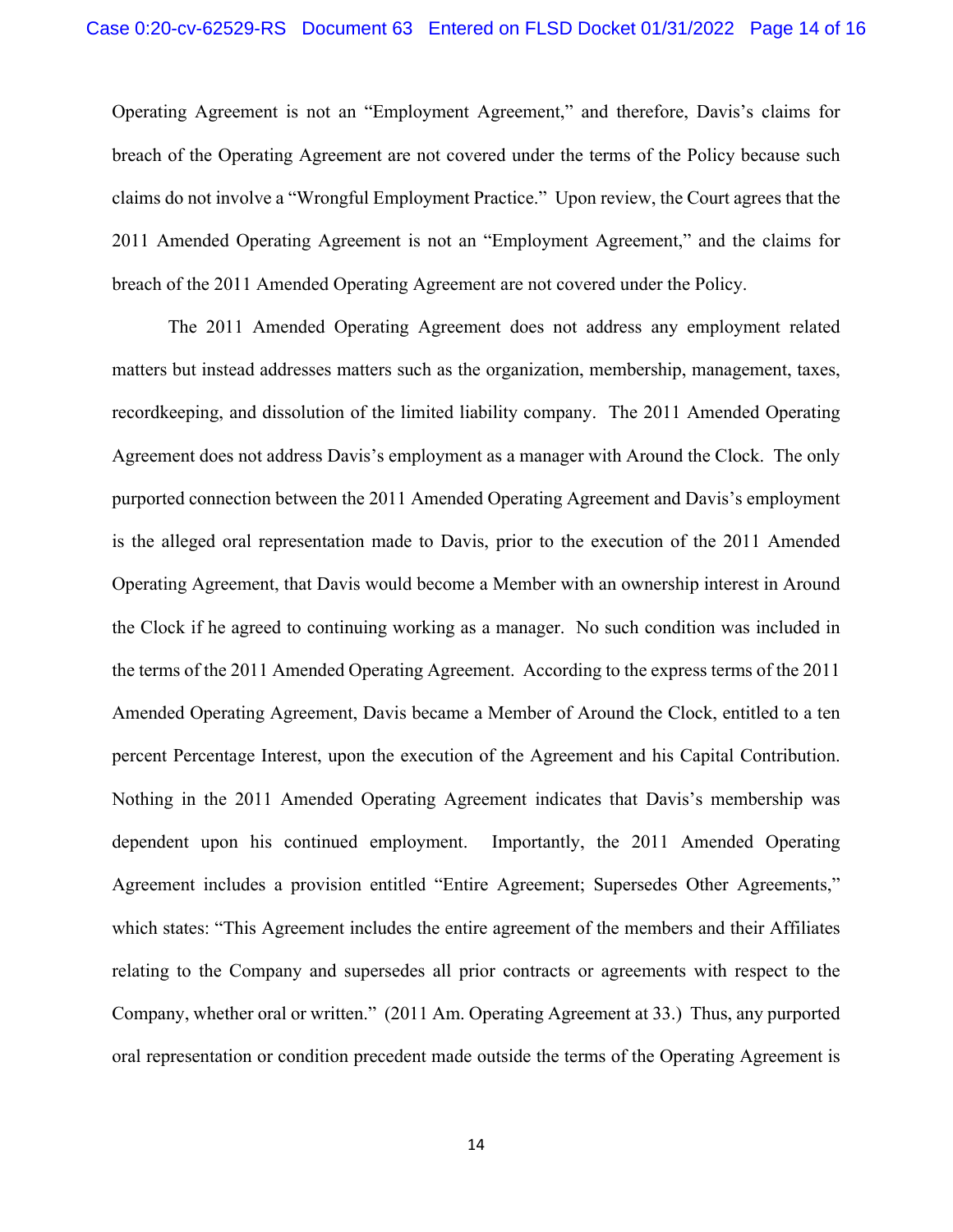irrelevant to Davis's claim for breach. Accordingly, the Court finds, as a matter of law, that the 2011 Amended Operating Agreement does not qualify as an "Employment Agreement."

Plaintiff attempts to overcome such a finding by arguing that the Davis lawsuit should be covered in its entirety because the lawsuit, as a whole, involves claims for employment related misrepresentations and a breach of an oral employment agreement. Plaintiff's argument is unavailing and misguided. In his Second Amended Complaint, Davis very clearly alleges multiple claims for breach of the 2011 Amended Operating Agreement, not for a breach of any purported oral employment agreement. Plaintiff seemingly ignores the claims actually alleged and seeks to create its own. Plaintiff cannot manufacture theories of liability and thereafter argue that Defendant is wrong for not having covered a cause of action that did not exist.

Plaintiff also argues that the claims for breach of the 2011 Amended Operating Agreement constitute a "deprivation of career opportunity, denial or deprivation of seniority or evaluation," and should therefore be covered under the Policy as a "Wrongful Employment Practice." The Court disagrees. The provision upon which Plaintiff relies for its argument clearly contemplates wrongful employment related actions. *See* Policy at 36 ("wrongful discipline, wrongful demotion, denial of training, deprivation of career opportunity, denial or deprivation of seniority, or evaluation"). As explained above, the 2011 Amended Operating Agreement does not, on its face, relate to Davis's employment as a member of Around the Clock. An individual is capable of holding an ownership interest in a business entity without necessarily being employed by the same business entity. Thus, Plaintiff's argument is unavailing.

In conclusion, the Court finds, as a matter of law, that the 2011 Amended Operating Agreement is not an "Employment Agreement," and Davis's claims for breach of the 2011 Amended Operating Agreement are not covered under the terms of the Policy. The Settlement Agreement unambiguously resolves all claims brought by Davis — including his claims for breach